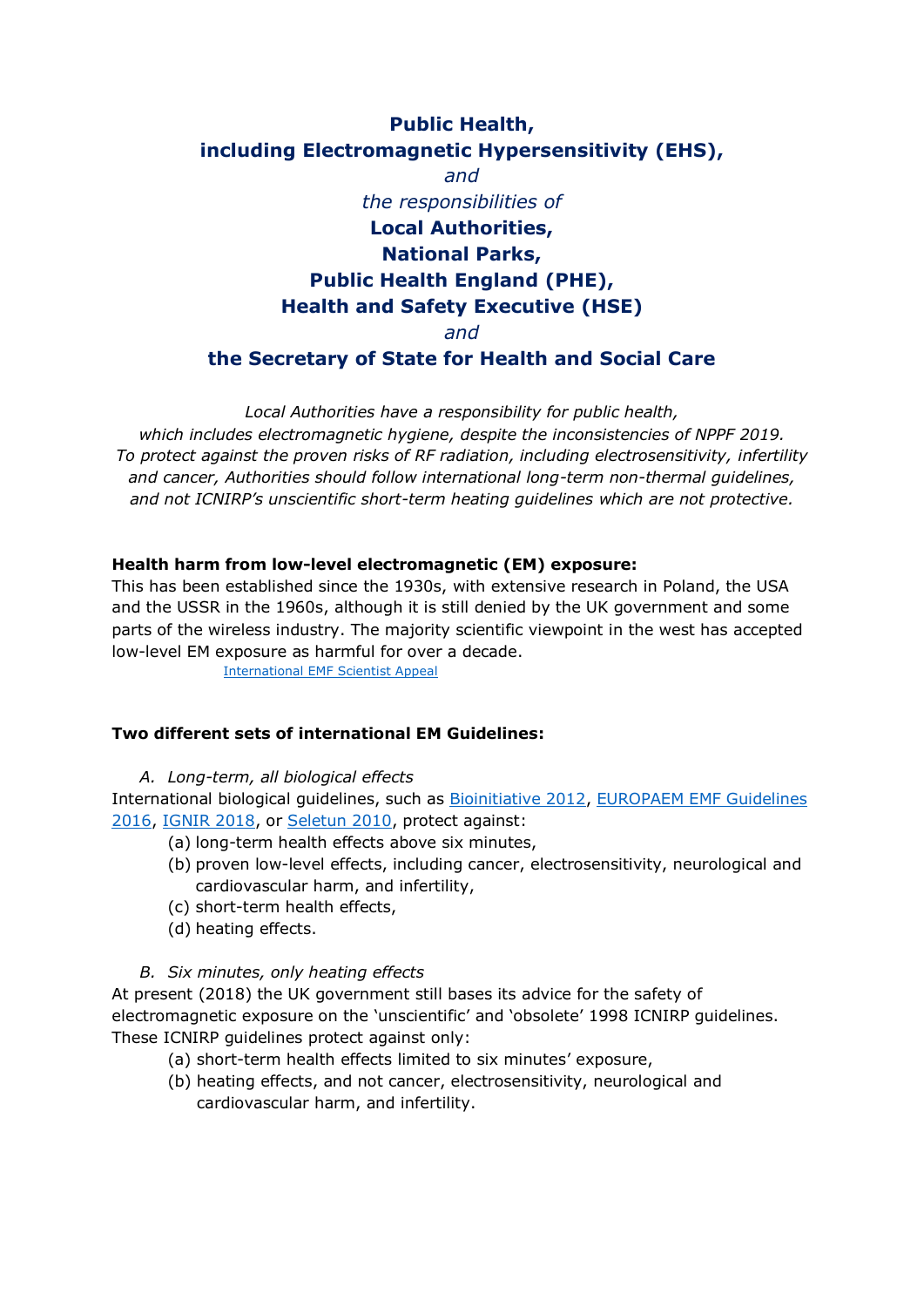# The ICNIRP guidelines state:

*"These guidelines are based on short-term, immediate health effects such as stimulation of peripheral nerves and muscles, shocks and burns … and elevated tissue temperatures resulting from absorption of energy during exposure to EMF"* and they do not protect against *"long-term effects of exposure, such as an increased risk of cancer"*.

- The UK government should be giving public health advice based, not on ICNIRP's 1998 short-term guidelines, but on long-term guidelines (A above): e.g. [Bioinitiative 2012,](http://www.bioinitiative.org/) [EUROPAEM EMF Guidelines 2016,](https://www.degruyter.com/table/j/reveh.2016.31.issue-3/reveh-2016-0011/reveh-2016-0011.xml?id=j_reveh-2016-0011_tab_003) [IGNIR](https://www.ignir.org/Guidelines) 2018, or [Seletun](http://electromagnetichealth.org/wp-content/uploads/2010/12/The-Seletun-Scientific-Statement1.pdf)  [2010.](http://electromagnetichealth.org/wp-content/uploads/2010/12/The-Seletun-Scientific-Statement1.pdf)
- The ICNIRP heating guidelines (B above) were condemned as 'obsolete' by the [European Parliament](http://www.europarl.europa.eu/sides/getDoc.do?type=TA&language=EN&reference=P6-TA-2009-216) in 2011 and 'unscientific' and not protective by the majority-viewpoint scientists in 2018 [\(EMF Call\)](https://www.emfcall.org/).
- The ICNIRP guidelines derive from Schwan's mistaken hypothesis of 1953, that the only EM danger is a rise in body temperature of one degree in six minutes. However, this temperature rise is also possible from exercise but without the established risks of cancer, electrosensitivity, neurological and cardiovascular harm, and infertility from low-level EM exposure.
- The **ICNIRP** in 2002 also accepted the need for long-term guidelines, in addition to its short-term 6-minute guidelines, for some of the general population.
- The chair of ICNIRP has also stated that people should be able to choose longterm biological guidelines if they wish, rather than the ICNIRP's short-term heating guidelines.

# **Local Authorities' responsibility for improving public health:**

- Since 1 April 2013 Local Authorities have had a key new duty: the responsibility for improving public health. This change came under the [Health and Social Care Act](http://www.legislation.gov.uk/ukpga/2012/7/pdfs/ukpga_20120007_en.pdf)  [2012,](http://www.legislation.gov.uk/ukpga/2012/7/pdfs/ukpga_20120007_en.pdf) which amended the [National Health Service Act 2006.](http://www.legislation.gov.uk/ukpga/2006/41/pdfs/ukpga_20060041_en.pdf) Local Authorities must take appropriate steps to improve public health, through an elected cabinet member supported by a director of public health.
- The Secretary of State continues to have overall responsibility for improving health, with national public health functions delegated to Public Health England (PHE).
- The Secretary of State, under the Health and Social Care Act 2012 (11.2A.3), has a new specific duty to protect public health as regards (a) the protection of the public from ionising or non-ionising radiation, and (b) a matter in respect of which the Health and Safety Executive has a function.
- The DHSC therefore delegates this responsibility for non-ionising radiation protection to Local Authorities through the NPPF for the general public, and the HSE for employees.
- PHE provides a [Public Health Outcomes Framework](https://fingertips.phe.org.uk/profile/public-health-outcomes-framework) (PHOF) for some indicators of the Local Authority's protection against a few public health hazards. Sarah Heath: "Local authorities' public health [responsibilities \(England\) Standard"](http://researchbriefings.files.parliament.uk/documents/SN06844/SN06844.pdf) House of Commons Library: Heath Section Social Policy Section; Note: SN06844, March 13 2014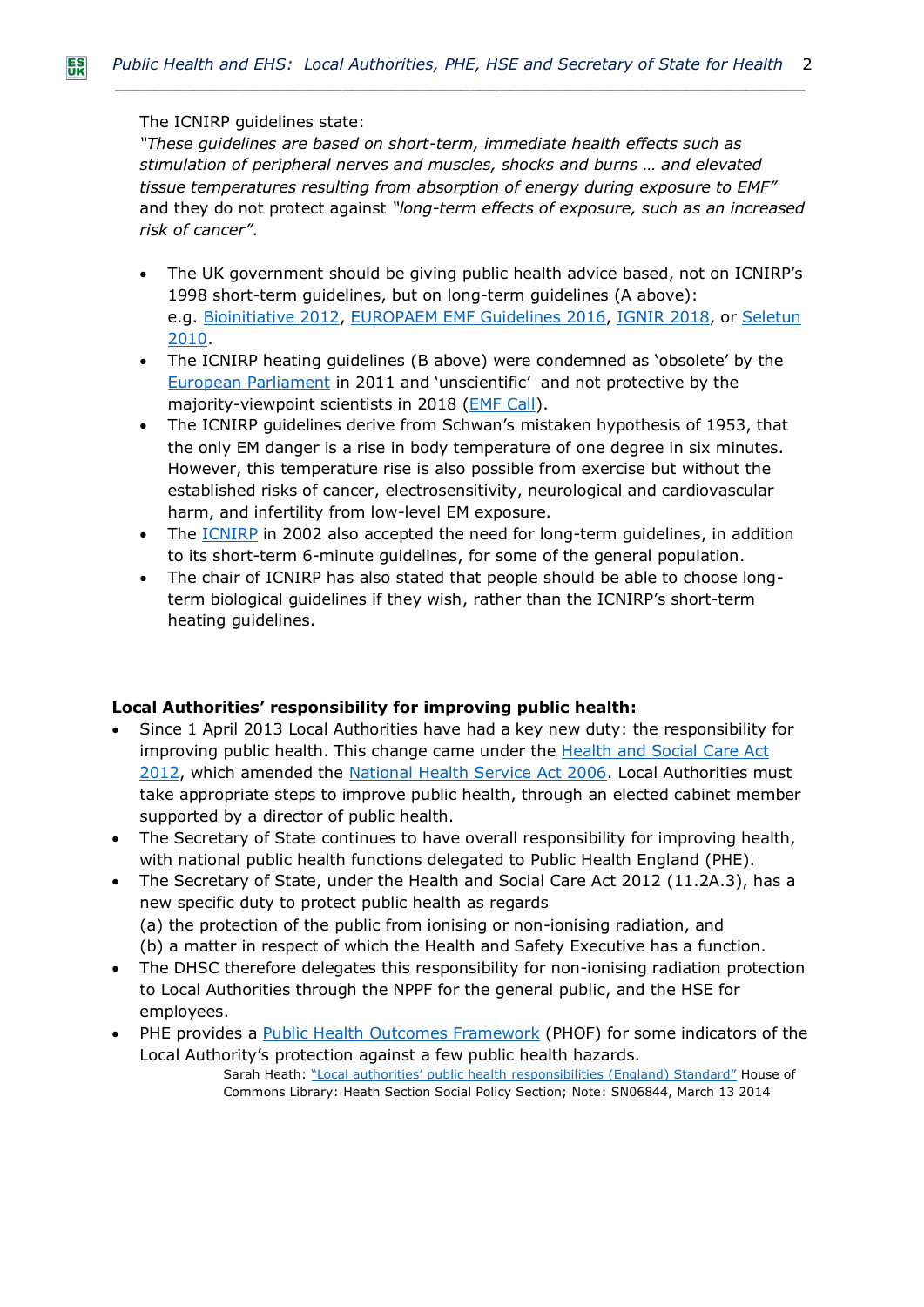**National Planning Policy Framework (NPPF) is inconsistent:**

**(a) NPPF gives Local Authorities' responsibility for improving public health while** 

**(b) NPPF requires Local Authorities to expose populations to RF wireless radiation, a class 2B human carcinogen like lead, DDT and diesel fumes, and a proven cause of electrosensitivity and cancers:**

# **(a) The [National Planning Policy Framework 2019](https://assets.publishing.service.gov.uk/government/uploads/system/uploads/attachment_data/file/810197/NPPF_Feb_2019_revised.pdf) (NPPF) requires Local Authorities to prioritise health:**

*§ 2: Achieving sustainable development:*

(8) Two of the three interdependent Overarching Objectives require

(b) a Social Objective: to foster "a well-designed and safe built environment … that … support communities' health", and

(c) an Environmental Objective: to contribute to protecting and enhancing our natural, built and historic environment … helping to improve biodiversity."

# *§ 8: Promoting healthy and safe communities:*

(91) "Planning policies and decisions should aim to achieve healthy, inclusive and safe places":

(c) "enable and support healthy lifestyles, especially where this would address identified local health and well-being needs".

(92,b) "take into account and support the delivery of local strategies to improve health, social and cultural well-being for all sections of the community" *Open space and recreation:*

(96) "Access to a network of high quality open spaces and opportunities for sport and physical activity is important for the health and well-being of communities."

# *§ 12. Achieving well-designed places*

(127) Planning policies and decisions should ensure that developments:

f) create places … which promote health and well-being

**(b) But NPPF 2019 also requires Local Authorities to irradiate the local populations with high levels of RF wireless radiation. This RF radiation is a class 2B human carcinogen like lead, DDT and diesel fumes, and a proven cause of electrosensitivity and cancers.**

# *§ 10. Supporting high quality communications*

(112) "Planning policies and decisions should support the expansion of electronic communications networks, including next generation mobile technology (such as 5G) and full fibre broadband connections."

(116) "Local planning authorities must determine applications on planning grounds only. They should not … set health safeguards different from the International Commission guidelines for public exposure."

The illogicality of requiring a Local Authority to irradiate its population with a proven cause of electrosensitivity and a toxin classified by IARC as a class 2B human carcinogen is shown by the additional requirement of consulting groups like schools and colleges. If RF radiation were safe, there would be no need for this additional requirement.

(115) "Applications for electronic communications development should be supported by the necessary evidence to justify the proposed development. This should include: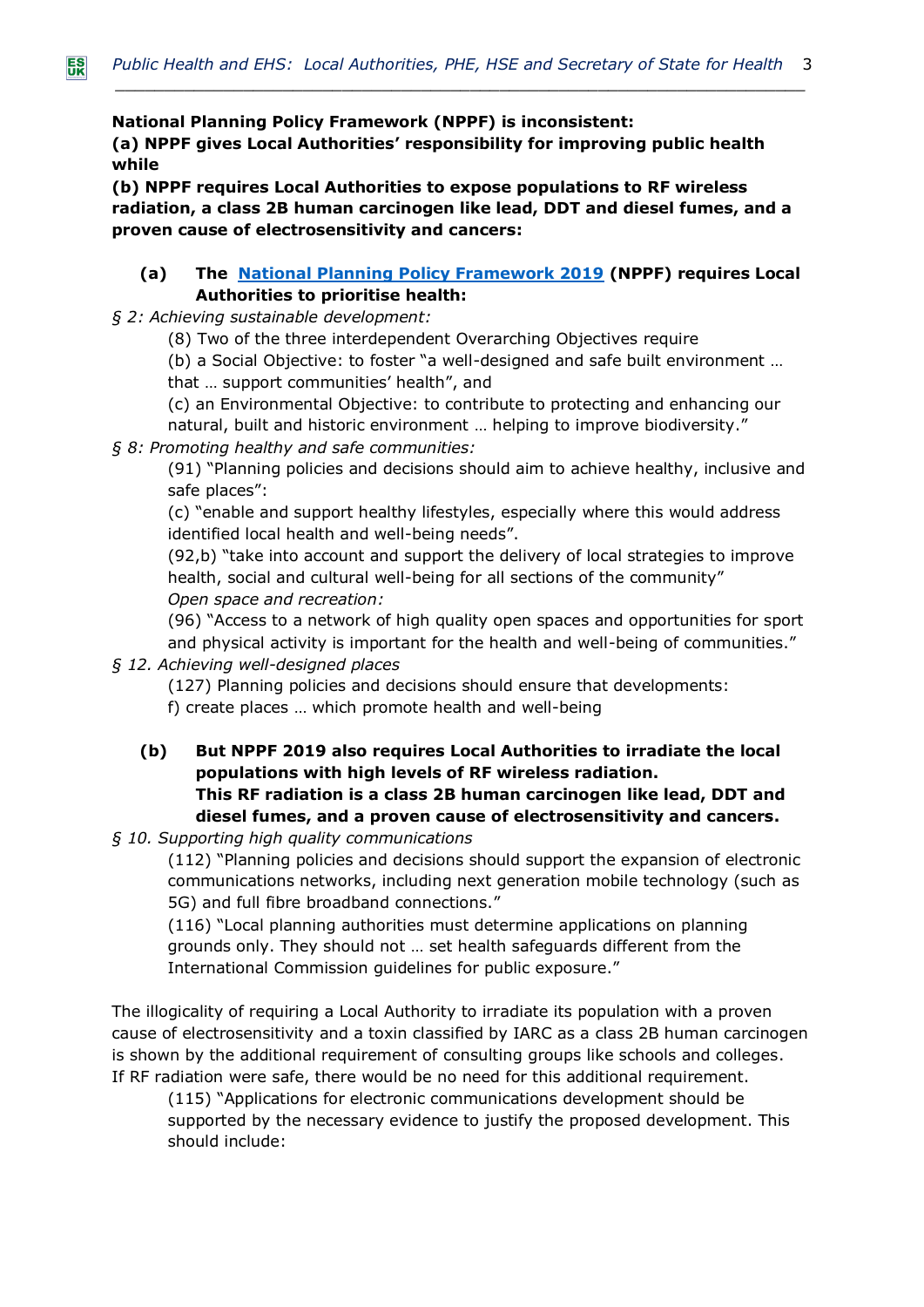a) the outcome of consultations with organisations with an interest in the proposed development, in particular with the relevant body where a mast is to be installed near a school or college".

This may survive from the Stewart Report of 2000 which, unlike NPPF 2019, took a precautionary approach.

The NPPF 2019 omits the precautionary approach of the Stewart Report and the warning of the chief medical officers of 2011, repeated by PHE from 2017, that children under the age of 16 should not use mobiles except for essential purposes.

France has banned Wifi and mobile phones in schools and nurseries and a growing number of countries now warns about the proven dangers to children and pregnant women, including the Russian National Committee on Non-Ionising Radiation Protection.

The reliance of NPPF 2019 on the ICNIRP 1998 guidelines is scientifically invalid and not protective of health. Instead, NPPF should depend on the international long-term biological guidelines.

- The 1998 ICNIRP short-term heating guidelines prevent only a rise in body temperature of one degree in six minutes (which is also possible from exercise), and not established long-term effects, like cancer, electrosensitivity, neurological and cardiovascular harm, and infertility.
- The 1998 ICNIRP short-term heating guidelines are 'unscientific' according to the majority-viewpoint scientists. They ignore the thousands of studies showing proven harm at under the levels of ICNIRP guidelines, because ICNIRP simply denies and ignores these majority peer-reviewed studies showing long-term non-thermal effects.
- The [International EMF Scientist Appeal](https://www.emfscientist.org/) has some 250 signatories representing the majority-viewpoint scientists who reject the ICNIRP short-term heating guidelines based on Schwan's mistake of 1953. In contrast, the ICNIRP has 14 members, all of whom hold its long invalidated minority viewpoint.
- The international [EMF Call](https://www.emfcall.org/) represents the majority-viewpoint scientists who call for the replacement of the unscientific 1998 ICNIRP guidelines which are not protective of human health or wildlife, with long-term biological guidelines.
- The US Environmental Protection Agency in 1992 and the ICNIRP in 2002 warned governments that some vulnerable groups in the population are not protected by short-term heating guidelines such as those of ICNIRP. Instead governments need to impose long-term non-thermal guidelines to protect the general population. The UK government has so far (October 2019) not carried out this recommendation by the ICNIRP of 2002.
- The 1998 ICNIRP short-term heating guidelines were condemned as 'obsolete' by the [European Parliament](http://www.europarl.europa.eu/sides/getDoc.do?type=TA&language=EN&reference=P6-TA-2009-216) in 2011, which called for long-term biological guidelines suitable for people exposed for more than 6 or 30 minutes.
- Planners need international long-term limits like **[Bioinitiative 2012,](http://www.bioinitiative.org/) EUROPAEM EMF** [Guidelines 2016,](https://www.degruyter.com/table/j/reveh.2016.31.issue-3/reveh-2016-0011/reveh-2016-0011.xml?id=j_reveh-2016-0011_tab_003) [IGNIR](https://www.ignir.org/Guidelines) 2018, or [Seletun 2010.](http://electromagnetichealth.org/wp-content/uploads/2010/12/The-Seletun-Scientific-Statement1.pdf)
- International long-term biological guidelines are typically in the range of:

 $0.006$  V/m  $(0.1 \mu W/m^2)$ ,

0.02 V/m  $(1 \mu W/m^2)$ ,

 $0.06$  V/m (10  $\mu$ W/m<sup>2</sup>)

0.2 V/m (100  $\mu$ W/m<sup>2</sup>)

In comparison ICNIRP's short-term heating guidelines (6 minutes) for 1.8 GHz are: 61 V/m (9,200,000  $\mu$ W/m<sup>2</sup>)

with a power density up to 100 million times higher than the international long-term biological guidelines.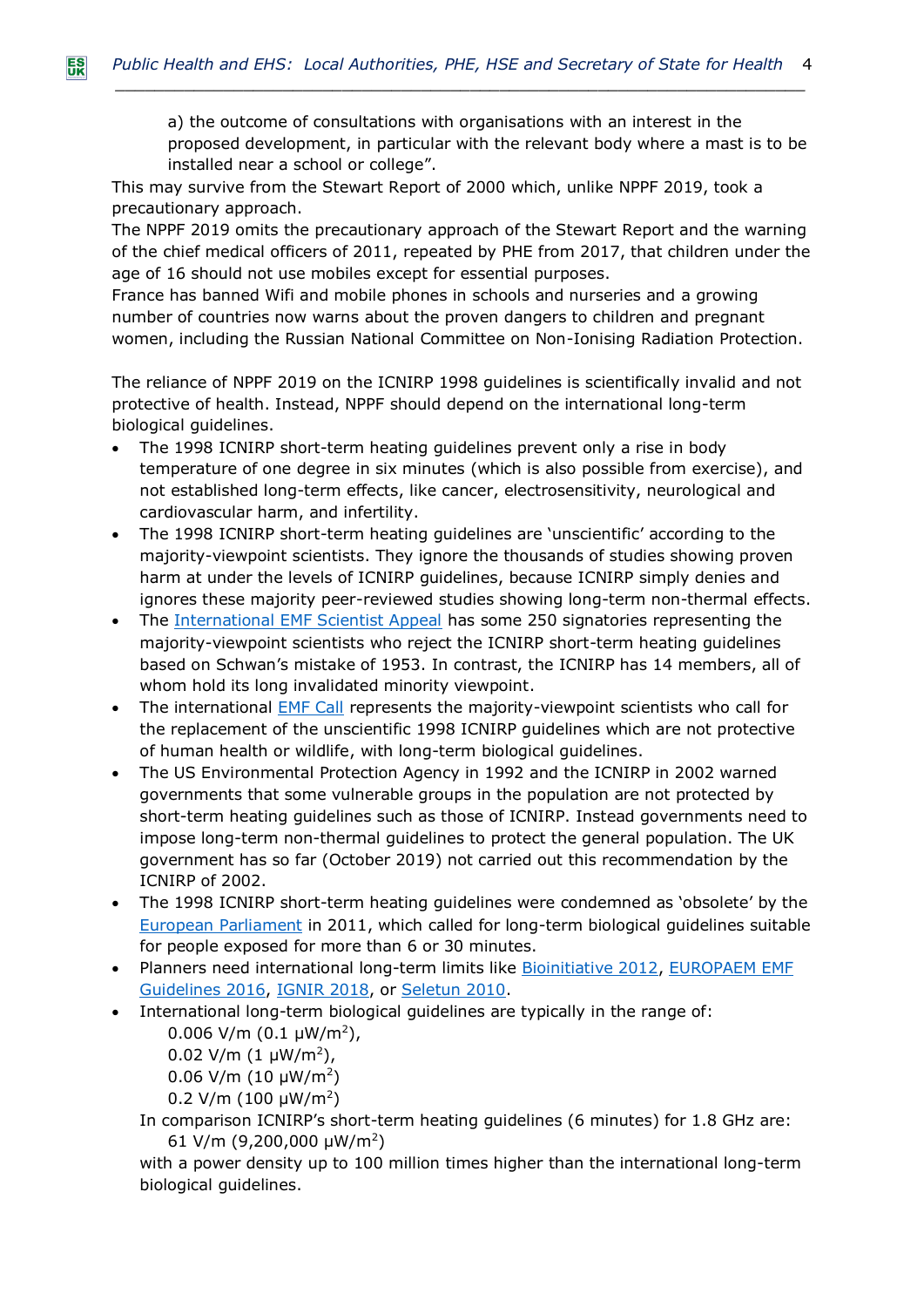# **Secretary of State and HSE's core duty for health protection:**

- The Secretary of State will have the core duty to protect the population's health.
- However, the Government sees local authorities having a critical role at the local level in ensuring that all the relevant organisations locally are putting plans in place to protect the population against the range of threats and hazards. ["Public Health in Local Government: The new public health role of local authorities"](https://assets.publishing.service.gov.uk/government/uploads/system/uploads/attachment_data/file/213009/Public-health-role-of-local-authorities-factsheet.pdf) (Department of Health, October 2012, Gateway reference: 17876)

**Radiation:** the Secretary of State's duty as to protection of public health:

• Subsection (4) applies in relation to any function under this section which relates to: (a) the protection of the public from ionising or non-ionising radiation, and (b) a matter in respect of which the Health and Safety Executive (HSE) has a function. (4) In exercising the function, the Secretary of State must: (a) consult the Health and Safety Executive and (b) have regard to its policies." [\(Health and Social Care Act 2012\)](http://www.legislation.gov.uk/ukpga/2012/7/pdfs/ukpga_20120007_en.pdf) HSE: [A guide to the Control of Electromagnetic Fields at Work](http://www.hse.gov.uk/pubns/books/hsg281.htm) HSE: [The Control of Electromagnetic Fields at Work Regulations 2016 -](http://www.hse.gov.uk/radiation/nonionising/emf-regulations.htm) HSE

**Environment Act 1995: "national parks should conserve and enhance wildlife"**

Under the Environment Act 1995, national parks in England and Wales have as their first purpose: "Conserve and enhance the natural beauty, wildlife and cultural heritage". [Environment Act 1995.](https://www.legislation.gov.uk/ukpga/1995/25/section/61)

An agreement running from July 1 2018 with the UK mobile industry trade body Mobile UK to assist the deployment of mobile network infrastructure appears to be in contravention with their first aim if it is based on ICNIRP's six-minute heating limit and not long-term effects which are clearly the ones relevant to wildlife and local fauna.

# **Local authority action on nuisances and environmental pollution:**

"If you are not able to resolve a nuisance problem yourself, contact your local authority Environmental Health Department. They must investigate your complaint, and you should ask for details about how they will do this. They must take action on your behalf if they believe a statutory nuisance is occurring, or likely to occur or recur. Section 79 of the Environmental Protection Act says they must take "such steps as are reasonably practicable" to investigate your complaint. If the nuisance continues, an Environmental Health Officer (EHO) or Technical Officer may well visit."

[Environmental Protection UK](http://www.environmental-protection.org.uk/) (National charity on air, land and noise pollution) "'Pollution of the environment' means pollution of the environment due to the release (into the environmental medium) from any process of substances which are capable of causing harm to man or any other living organisms supported by the environment" [Environmental Protection Act 1990](file:///H:/environmental%20effects,%20buildings,%20wildlife/ukpga_19900043_Environ%20Prot%20Act%201990.pdf)

# **WHO's IARC: EM exposure is a 2B human carcinogen; experts say it should be reclassified as class 1**

Since 2001 and 2011 both ELF and RF EM exposure has been classified by the WHO's IARC as a class 2B possible human carcinogen. Leading international experts, including IARC advisers, now say that further human and animal evidence requires that it should be reclassified as a class 1 certain human carcinogen. This includes EM exposures from Wifi, mobile phones, 5G and mobile phone masts.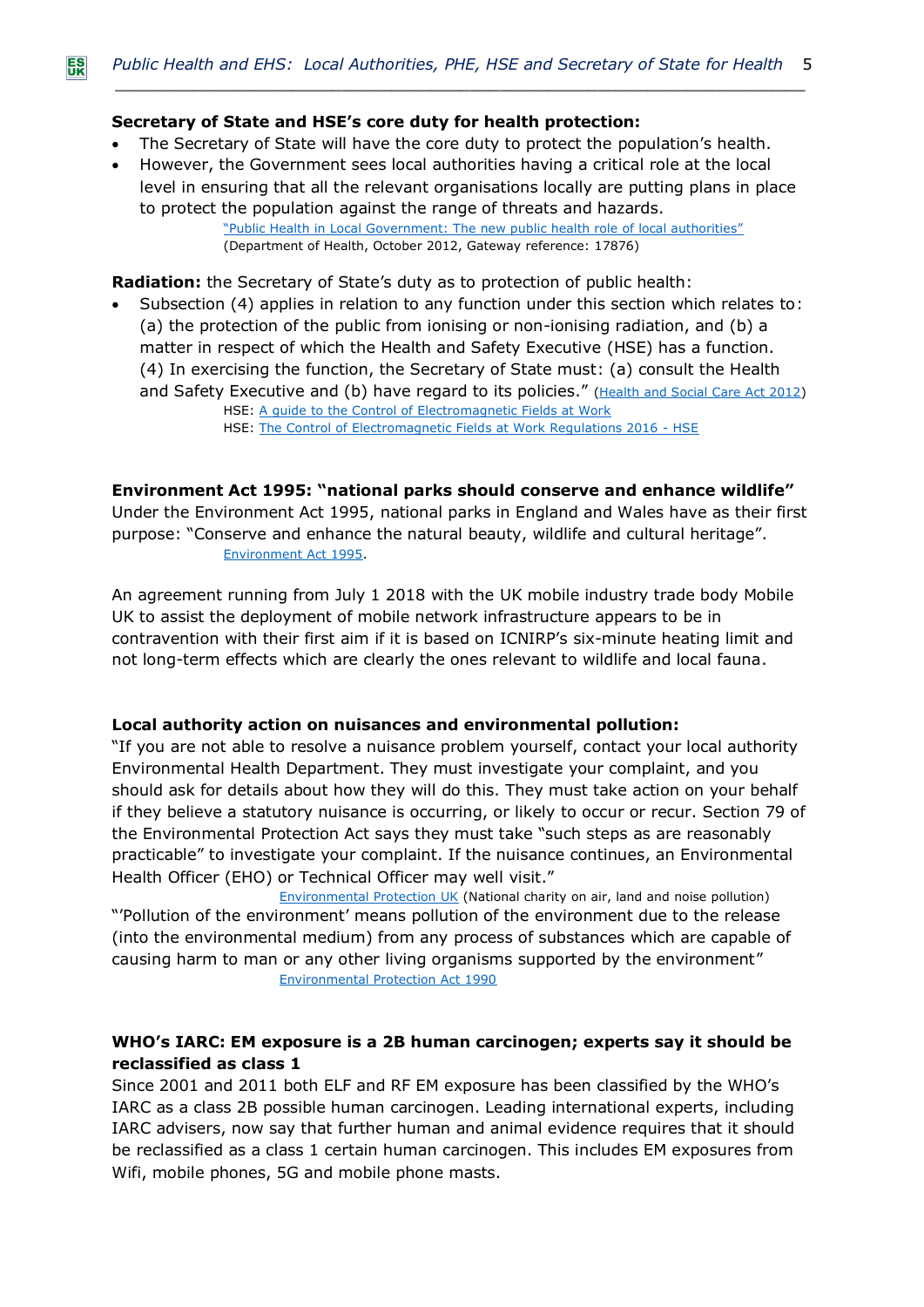In addition it has been established for many decades that low-level EM exposure can cause neurological harm, including electromagnetic hypersensitivity (EHS), cardiovascular harm and infertility.

- [ES-UK Selected Studies on Electrosensitivity \(ES\) and Electromagnetic hypersensitivity \(EHS\)](http://www.es-uk.info/wp-content/uploads/2018/11/02.3-Selected-ES-and-EHS-Studies-2018.pdf)
- [IARC Classifies radiofrequency electromagnetic fields as possibly carcinogenic to humans](http://www.iarc.fr/en/media-centre/pr/2011/pdfs/pr208_E.pdf)
- [Cancer Expert Declares Cell Phone and Wireless Radiation as Carcinogenic to Humans](http://www.sbwire.com/press-releases/cancer-expert-declares-cell-phone-and-wireless-radiation-as-carcinogenic-to-humans-849135.htm) (2017)
- Pall ML: "Wi-Fi is an important threat to human health" Environ Res. (2018) Environ Res. [Article.](https://www.sciencedirect.com/sdfe/pdf/download/file/pii/S0013935118300355/1-s2.0-S0013935118300355-main.pdf)

# **Safeguarding children in schools and at home:**

Schools and parents have a responsibility for the safeguarding of all the children for whom they are responsible, both at school and at home. This includes safeguarding them against any EM exposures above international long-term guidelines. Moderate EHS affects 3.1-3.8% of people; in comparison, nut allergies affect 1.1-1.6% of children. Department of Education: ["Safeguarding disabled children: Practice guidance"](https://assets.publishing.service.gov.uk/government/uploads/system/uploads/attachment_data/file/190544/00374-2009DOM-EN.pdf) (2009)

#### **Stewart Report (2000)**

- "the gaps in knowledge are sufficient to justify a precautionary approach" (1.19)
- "We recommend that for all base stations, including those with masts under 15 m, permitted development rights for their erection be revoked and that the siting of all new base stations should be subject to the normal planning process" (1.36)
- "We recommend that a national database be set up by Government giving details of all base stations and their emissions." (1.39)
- "We recommend, in relation to macrocell base stations sited within school grounds, that the beam of greatest intensity should not fall on any part of the school grounds or buildings without agreement from the school and parents. Similar considerations should apply to macrocell base stations sited near to school grounds." (1.42) [Stewart Report, Conclusions](http://webarchive.nationalarchives.gov.uk/20100910163010/http:/www.iegmp.org.uk/documents/iegmp_1.pdf)

# **ICNIRP's guidelines are 'unscientific' and 'not protective' of human health**

The small clique of regulators, nearly all of whom hold the same minority viewpoint, e.g. the UK government, Public Health England (PHE), the ICNIRP and the WHO (which has been controlled by the  $IAEA$  on all radiation since 1959) and its EMF Project, provides outdated and unscientific advice based on Schwan's mistake of 1953. This approach helps the wireless industry. Most of their publications are outdated and not peerreviewed. The UK government still relies on AGNIR 2012 even though this has been shown to be 'inaccurate' and 'unsafe'. Some members of this minority clique have conflicts of interest, both setting heating-only guidelines, which originate from the wireless industry, and then assessing and recommending the same guidelines to governments. The WHO statements on EM harm and EHS are not peer-reviewed and regarded by experts in this field as flawed, outdated and invalidated.

> Hardell L: "World Health Organization, radiofrequency radiation and health - a hard nut to [crack \(Review\)"](https://www.ncbi.nlm.nih.gov/pubmed/28656257) (Int J Oncology, 2017) Starkey SJ: "Inaccurate official assessment of radiofrequency safety by the Advisory Group on Non-[ionising Radiation"](https://www.ncbi.nlm.nih.gov/pubmed/27902455) (Rev Environ Health, 2016) [EMF Call](https://www.emfcall.org/) [International EMF Scientist Appeal](https://www.emfscientist.org/)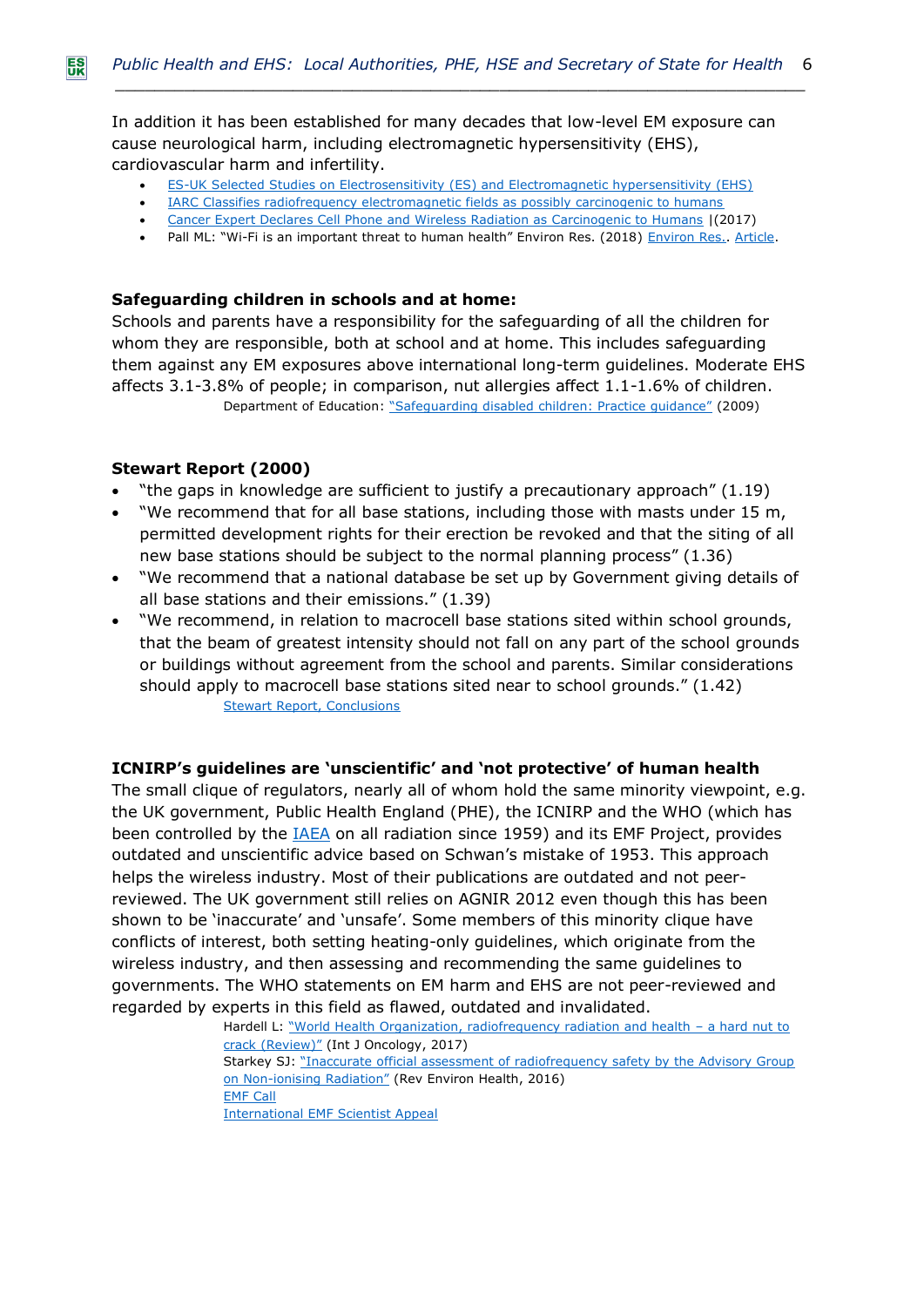# **Corporate Manslaughter and Corporate Homicide Act 2007**

Groups knowingly allowing the public to be exposed to toxic substances which cause death may come under the Corporate Manslaughter and Corporate Homicide Act 2007. "an organisation is guilty of the offence if the way in which its activities are managed or organised causes a death and amounts to a gross breach of a relevant duty of care to the deceased"

> [Corporate Manslaughter and Corporate Homicide Act 2007](https://www.justice.gov.uk/downloads/legislation/bills-acts/circulars/moj/corporate-manslaughter-act-2007-circular-9-feb-08.pdf) ["Grenfell Tower: Corporate manslaughter considered by police"](https://www.bbc.co.uk/news/uk-40747241) BBC News, July 27 2017

# **Gross Negligence Manslaughter**

This is where the death is a result of a grossly negligent (though otherwise lawful) act or omission on the part of the defendant. The Adomako Test (1994) involves:

- a) the existence of a duty of care to the deceased;
- b) a breach of that duty of care which;
- c) causes (or significantly contributes) to the death of the victim; and
- d) the breach should be characterised as gross negligence, and therefore a crime. [Gross Negligence Manslaughter](https://www.cps.gov.uk/legal-guidance/homicide-murder-and-manslaughter)

The ICNIRP guidelines concern only six minutes' exposure, whereas Wifi routers and mobile phone masts transmit for more than six minutes, meaning that the public is not protected. Instead local authorities and other responsible agents should be using international long-term guidelines which aim to ensure safety for more than six minutes.

# **Common Assault (s39 Criminal Justice Act 1988)**

An offence of Common Assault is committed when a person either assaults another person or commits a battery. An assault is committed when a person intentionally or recklessly causes another to apprehend the immediate infliction of unlawful force. A battery is committed when a person intentionally or recklessly applies unlawful force to another. Most Local Authority planners are aware of the dangers of RF wireless radiation through NPPF and the relevant international guidelines, both short-term heating and long-term biological.

[Criminal Justice Act 1988](https://www.legislation.gov.uk/ukpga/1988/33/section/39)

# **5G proven harm**

- There are well known serious flaws in the claims by the WHO and ICNIRP as regards the established dangers of radiation already used for 5G and proposed for later 5G.
- 5G radiation at present has the known dangers of 3G and 4G, such as causing the proven symptoms of electrosensitivity, including neurological and cardiovascular harm, infertility and cancers.
- 5G radiation planned for millimetre waves will have the same dangers as proven in its use in electronic warfare and for some crowd control weapons.
- There are particular dangers for hot-spots with intersecting beams and the phased array concentration of radiation.
- Damage to the eyes and retinas is a major risk, unless looking towards a hand-held transmitter or base station, even if concealed from sight, can be prevented.
- The proximity of transmitters sited on lamp posts near bedroom windows for uploading and down-streaming is a particular concern for unprotected sleeping humans, especially children, pregnant women, the sick, the elderly, those with